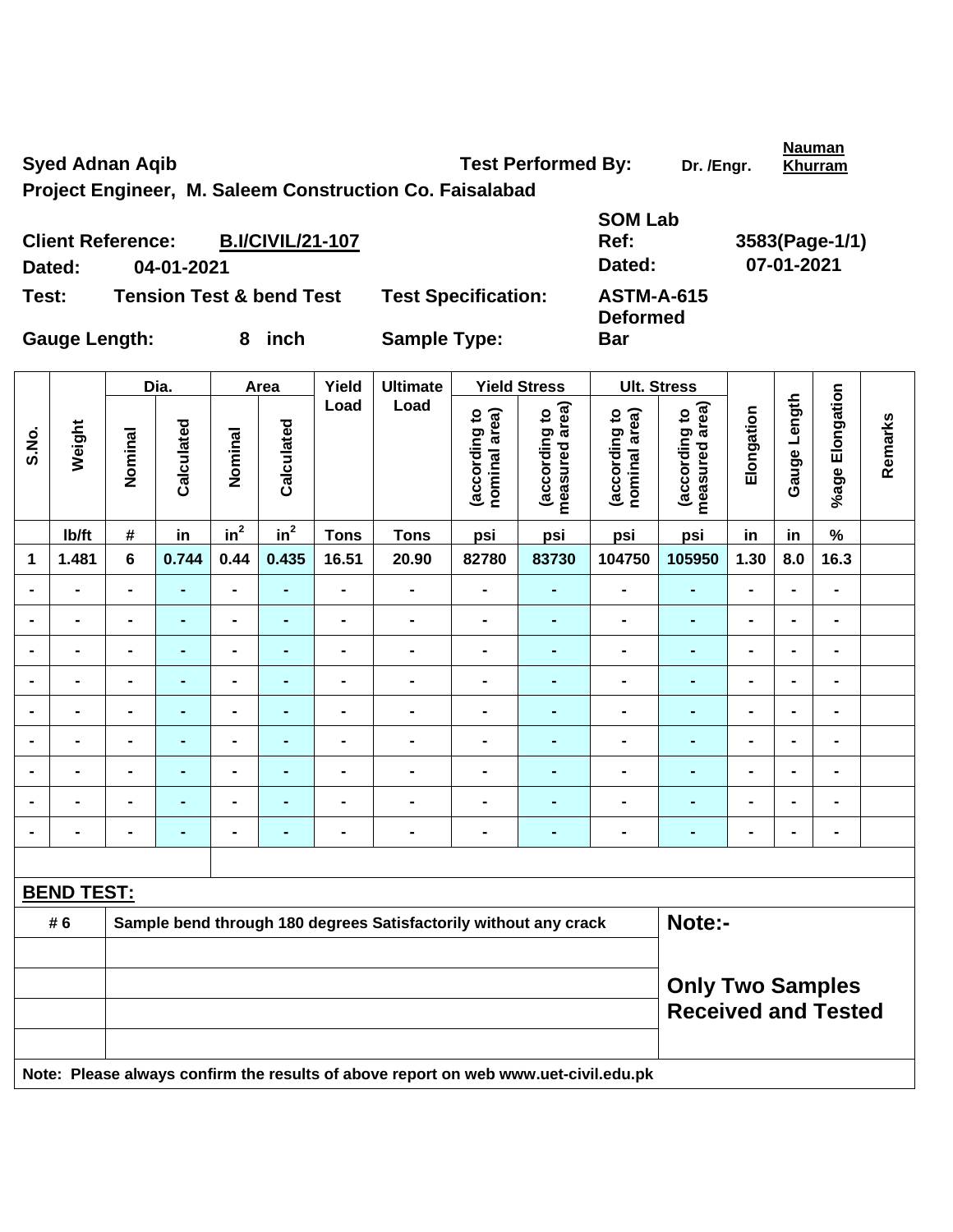Amjad Saeed **Test Performed By:** Dr. /Engr.

**Nauman Khurram**

**Resident Engineer, NESPAK (Pvt) Ltd. Lahore** 

|               | <b>Client Reference:</b> | 3994/103/AS/03/329                  |                            | <b>SOM Lab</b><br>Ref: | 3586(Page-1                 |
|---------------|--------------------------|-------------------------------------|----------------------------|------------------------|-----------------------------|
| Dated:        | 04-01-2021               |                                     |                            | Dated:                 | 07-01-2021                  |
| Test:         |                          | <b>Tension Test &amp; Bend Test</b> | <b>Test Specification:</b> | <b>ASTM-A-615</b>      | <b>Deformed Bar (Mughal</b> |
| Gauge Length: |                          | inch                                | <b>Sample Type:</b>        | Steel)                 |                             |

**Ref: 3586(Page-1/1)** 

|             |                   |                         | Dia.       |                 | Area           | Yield       | <b>Ultimate</b>                                                                     |                                | <b>Yield Stress</b>                | <b>Ult. Stress</b>             |                                    |                |                   |                 |         |
|-------------|-------------------|-------------------------|------------|-----------------|----------------|-------------|-------------------------------------------------------------------------------------|--------------------------------|------------------------------------|--------------------------------|------------------------------------|----------------|-------------------|-----------------|---------|
| S.No.       | Weight            | Nominal                 | Calculated | Nominal         | Calculated     | Load        | Load                                                                                | (according to<br>nominal area) | area)<br>(according to<br>measured | (according to<br>nominal area) | measured area)<br>S,<br>(according | Elongation     | Length<br>Gauge I | %age Elongation | Remarks |
|             | lb/ft             | #                       | in         | in <sup>2</sup> | $in^2$         | <b>Tons</b> | <b>Tons</b>                                                                         | psi                            | psi                                | psi                            | psi                                | in             | in                | $\frac{9}{6}$   |         |
| 1           | 2.622             | 8                       | 0.991      | 0.79            | 0.771          | 28.56       | 35.90                                                                               | 79740                          | 81710                              | 100230                         | 102700                             | 1.30           | 8.0               | 16.3            |         |
| $\mathbf 2$ | 2.613             | 8                       | 0.989      | 0.79            | 0.768          | 28.54       | 35.34                                                                               | 79680                          | 81970                              | 98660                          | 101490                             | 1.40           | 8.0               | 17.5            |         |
| 3           | 1.489             | 6                       | 0.747      | 0.44            | 0.438          | 15.90       | 20.87                                                                               | 79710                          | 80070                              | 104590                         | 105070                             | 1.00           | 8.0               | 12.5            |         |
| 4           | 1.492             | 6                       | 0.747      | 0.44            | 0.438          | 14.85       | 20.05                                                                               | 74450                          | 74790                              | 100500                         | 100960                             | 1.20           | 8.0               | 15.0            |         |
| 5           | 0.680             | $\overline{\mathbf{4}}$ | 0.505      | 0.20            | 0.200          | 7.44        | 9.02                                                                                | 82060                          | 82060                              | 99480                          | 99480                              | 1.20           | 8.0               | 15.0            |         |
| 6           | 0.689             | $\overline{\mathbf{4}}$ | 0.507      | 0.20            | 0.202          | 7.44        | 9.07                                                                                | 82060                          | 81250                              | 100050                         | 99050                              | 1.10           | 8.0               | 13.8            |         |
|             |                   |                         |            |                 |                |             |                                                                                     |                                |                                    |                                |                                    |                |                   |                 |         |
|             |                   |                         |            | $\blacksquare$  |                |             | $\blacksquare$                                                                      | $\blacksquare$                 |                                    |                                |                                    |                |                   | $\blacksquare$  |         |
|             |                   |                         |            | $\blacksquare$  | $\blacksquare$ |             |                                                                                     | $\blacksquare$                 |                                    |                                | $\blacksquare$                     |                |                   | $\blacksquare$  |         |
|             |                   | $\blacksquare$          |            | $\blacksquare$  | ÷              |             | $\blacksquare$                                                                      | $\blacksquare$                 | $\blacksquare$                     | $\blacksquare$                 | -                                  | $\blacksquare$ |                   | $\blacksquare$  |         |
|             |                   |                         |            |                 |                |             |                                                                                     |                                |                                    |                                |                                    |                |                   |                 |         |
|             | <b>BEND TEST:</b> |                         |            |                 |                |             |                                                                                     |                                |                                    |                                |                                    |                |                   |                 |         |
|             | # 8               |                         |            |                 |                |             | Sample bend through 180 degrees Satisfactorily without any crack                    |                                |                                    |                                | Note:-                             |                |                   |                 |         |
|             | # 8               |                         |            |                 |                |             | Sample bend through 180 degrees Satisfactorily without any crack                    |                                |                                    |                                |                                    |                |                   |                 |         |
|             | # 6               |                         |            |                 |                |             | Sample bend through 180 degrees Satisfactorily without any crack                    |                                |                                    |                                | <b>Only Twelve Samples</b>         |                |                   |                 |         |
|             | #6                |                         |            |                 |                |             | Sample bend through 180 degrees Satisfactorily without any crack                    |                                |                                    |                                | <b>Received and Tested</b>         |                |                   |                 |         |
|             | #4(S.5,6)         |                         |            |                 |                |             | Sample bend through 180 degrees Satisfactorily without any crack                    |                                |                                    |                                |                                    |                |                   |                 |         |
|             |                   |                         |            |                 |                |             | Note: Please always confirm the results of above report on web www.uet-civil.edu.pk |                                |                                    |                                |                                    |                |                   |                 |         |
|             |                   |                         |            |                 |                |             |                                                                                     |                                |                                    |                                |                                    |                |                   |                 |         |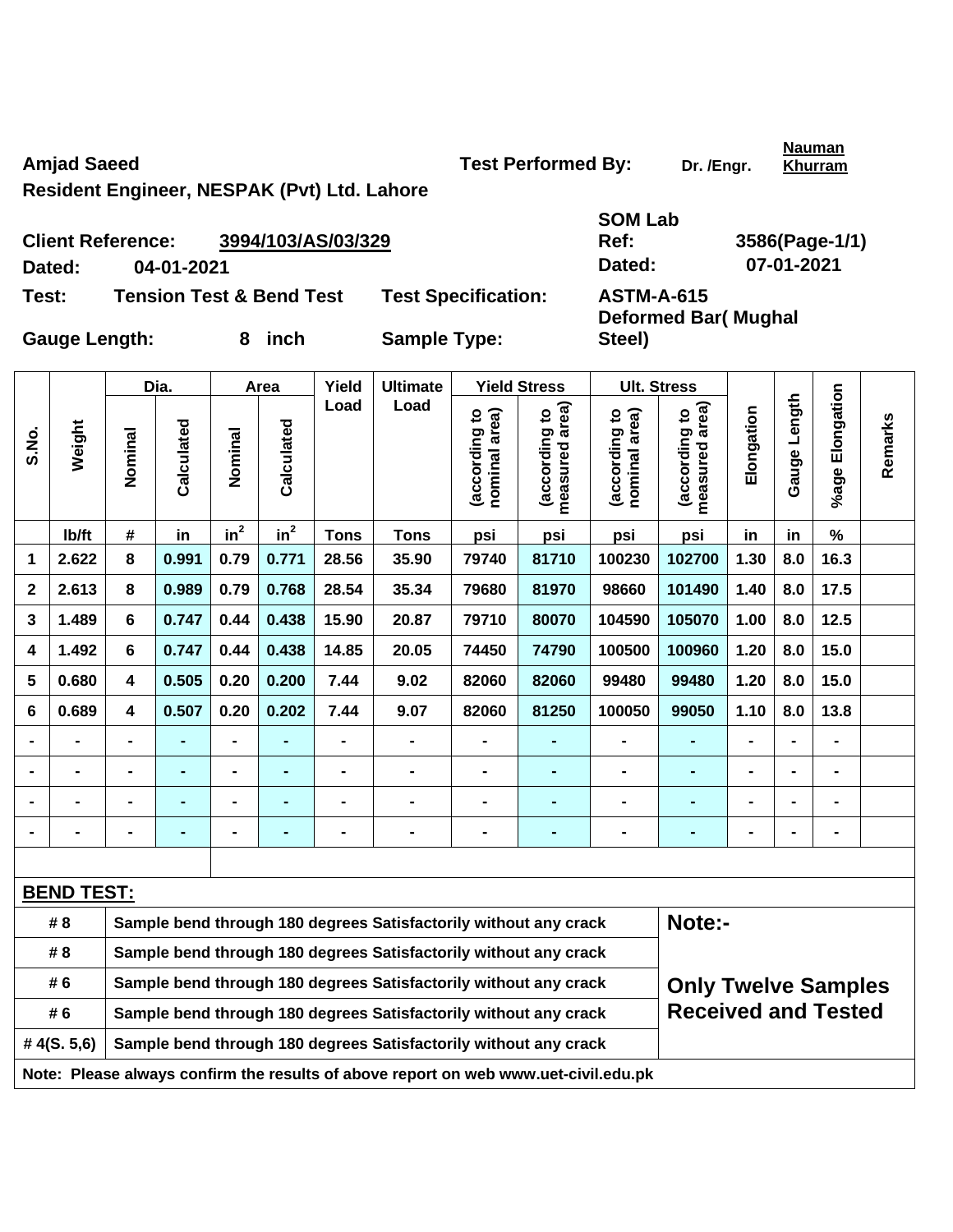**Imran Khan Test Performed By:** Dr. /Engr. **CEO, Crust Builders (Pvt) Ltd. Lahore** 

| Imran Khan                                   | <b>Test Performed By:</b> | Dr. /Engr. | Gillani     |
|----------------------------------------------|---------------------------|------------|-------------|
| <b>CEO, Crust Builders (Pvt) Ltd. Lahore</b> |                           |            |             |
|                                              | <b>SOM Lab</b>            |            |             |
| <b>Client Reference:</b><br>Crust/CCL/01     | Ref:                      |            | 3585(Page-1 |
| 06-01-2021<br>Dated:                         | Dated:                    |            | 07-01-2021  |

**Test: Tension Test & bend Test Test Specification: ASTM-A-615** 

**Bar** 

**Deformed** 

**Ref: 3585(Page-1/1)** 

Gauge Length: 8 inch Sample Type:

|                |                   |                                                                                     | Dia.           |                              | Area           | Yield                        | <b>Ultimate</b>                                                  |                                | <b>Yield Stress</b>             |                                | <b>Ult. Stress</b>              |                |                |                 |         |
|----------------|-------------------|-------------------------------------------------------------------------------------|----------------|------------------------------|----------------|------------------------------|------------------------------------------------------------------|--------------------------------|---------------------------------|--------------------------------|---------------------------------|----------------|----------------|-----------------|---------|
| S.No.          | Weight            | Nominal                                                                             | Calculated     | Nominal                      | Calculated     | Load                         | Load                                                             | (according to<br>nominal area) | (according to<br>measured area) | (according to<br>nominal area) | measured area)<br>(according to | Elongation     | Gauge Length   | %age Elongation | Remarks |
|                | Ib/ft             | $\#$                                                                                | in             | $in^2$                       | $in^2$         | <b>Tons</b>                  | <b>Tons</b>                                                      | psi                            | psi                             | psi                            | psi                             | in             | in             | $\%$            |         |
| 1              | 1.519             | $6\phantom{a}$                                                                      | 0.754          | 0.44                         | 0.446          | 20.10                        | 23.41                                                            | 100760                         | 99400                           | 117370                         | 115790                          | 1.30           | 8.0            | 16.3            |         |
| $\mathbf{2}$   | 1.518             | 6                                                                                   | 0.754          | 0.44                         | 0.446          | 19.98                        | 23.21                                                            | 100150                         | 98800                           | 116340                         | 114780                          | 1.00           | 8.0            | 12.5            |         |
| $\blacksquare$ | $\blacksquare$    | $\blacksquare$                                                                      | $\blacksquare$ | $\blacksquare$               | $\blacksquare$ | $\qquad \qquad \blacksquare$ | $\blacksquare$                                                   | $\blacksquare$                 | $\blacksquare$                  | $\blacksquare$                 | $\blacksquare$                  | $\blacksquare$ | $\blacksquare$ | $\blacksquare$  |         |
| $\blacksquare$ | $\blacksquare$    | $\blacksquare$                                                                      | $\blacksquare$ | $\qquad \qquad \blacksquare$ | $\blacksquare$ | $\blacksquare$               | $\blacksquare$                                                   | $\blacksquare$                 | $\blacksquare$                  | $\blacksquare$                 | $\blacksquare$                  | $\blacksquare$ | $\blacksquare$ | $\blacksquare$  |         |
|                | $\blacksquare$    | $\blacksquare$                                                                      | $\blacksquare$ | $\qquad \qquad \blacksquare$ | ÷              | -                            | $\blacksquare$                                                   | $\blacksquare$                 | $\blacksquare$                  | $\blacksquare$                 | $\blacksquare$                  | $\blacksquare$ | $\blacksquare$ | $\blacksquare$  |         |
|                | $\blacksquare$    | $\blacksquare$                                                                      | $\blacksquare$ | $\blacksquare$               | $\blacksquare$ | $\blacksquare$               | $\blacksquare$                                                   | $\blacksquare$                 | $\blacksquare$                  | $\blacksquare$                 | $\blacksquare$                  | $\blacksquare$ | $\blacksquare$ | $\blacksquare$  |         |
|                |                   |                                                                                     |                | $\blacksquare$               | $\blacksquare$ | $\blacksquare$               | $\blacksquare$                                                   | $\blacksquare$                 |                                 | $\blacksquare$                 | $\blacksquare$                  | $\blacksquare$ | $\blacksquare$ | $\blacksquare$  |         |
| $\blacksquare$ | $\blacksquare$    | $\blacksquare$                                                                      | $\blacksquare$ | $\blacksquare$               | ۰              | $\blacksquare$               | $\blacksquare$                                                   | $\blacksquare$                 | $\blacksquare$                  | $\blacksquare$                 | $\blacksquare$                  | $\blacksquare$ | $\blacksquare$ | -               |         |
|                | $\blacksquare$    | $\blacksquare$                                                                      | $\blacksquare$ | $\blacksquare$               | $\blacksquare$ | $\blacksquare$               | $\blacksquare$                                                   | $\blacksquare$                 | $\blacksquare$                  | $\blacksquare$                 | $\blacksquare$                  | $\blacksquare$ | $\blacksquare$ | $\blacksquare$  |         |
| $\blacksquare$ | -                 | -                                                                                   | $\blacksquare$ | $\qquad \qquad \blacksquare$ | $\blacksquare$ | -                            | $\blacksquare$                                                   | $\overline{a}$                 | $\blacksquare$                  | $\overline{\phantom{0}}$       | $\blacksquare$                  | $\blacksquare$ | $\blacksquare$ | $\blacksquare$  |         |
|                |                   |                                                                                     |                |                              |                |                              |                                                                  |                                |                                 |                                |                                 |                |                |                 |         |
|                | <b>BEND TEST:</b> |                                                                                     |                |                              |                |                              |                                                                  |                                |                                 |                                |                                 |                |                |                 |         |
|                | # 6               |                                                                                     |                |                              |                |                              | Sample bend through 180 degrees Satisfactorily without any crack |                                |                                 |                                | Note:-                          |                |                |                 |         |
|                |                   |                                                                                     |                |                              |                |                              |                                                                  |                                |                                 |                                |                                 |                |                |                 |         |
|                |                   |                                                                                     |                |                              |                |                              | <b>Only Three Samples</b><br><b>Received and Tested</b>          |                                |                                 |                                |                                 |                |                |                 |         |
|                |                   | Note: Please always confirm the results of above report on web www.uet-civil.edu.pk |                |                              |                |                              |                                                                  |                                |                                 |                                |                                 |                |                |                 |         |

**S. Asad Ali Gillani**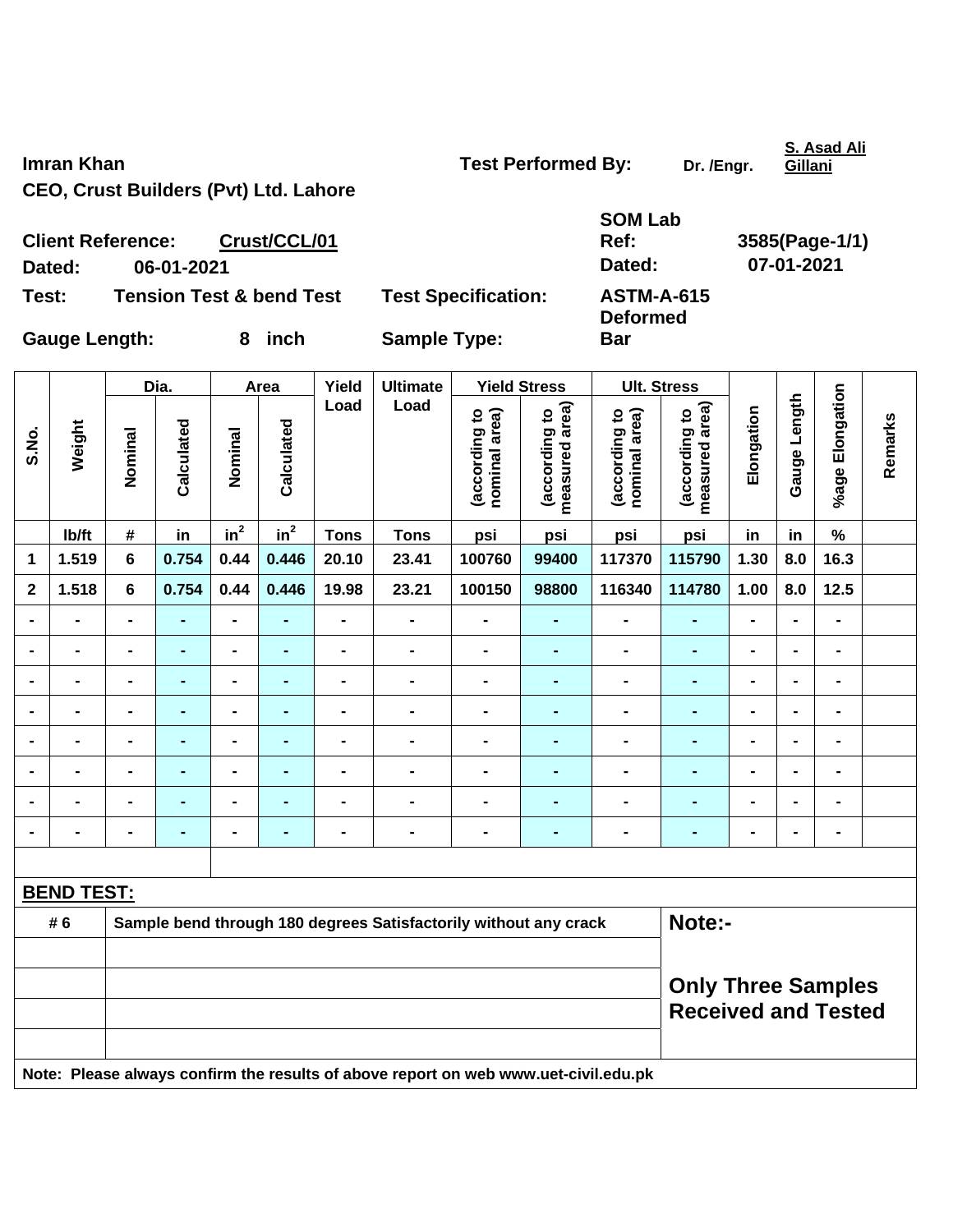**Nauman Khurram**

**Imperium Hospitality (Pvt) Ltd. Lahore** 

| SOM Lab |                |
|---------|----------------|
| Ref:    | 3587(Pag       |
| Dated:  | $07 - 01 - 20$ |
|         |                |

**Deformed** 

**Bar** 

**Client Reference: IHPL/Steel/036 Dated: 06-01-2021 Dated: 07-01-2021 Test: Tension Test & Bend Test Test Specification: ASTM-A-615** 

Gauge Length: 8 inch Sample Type:

|                         |                   | Dia.<br>Area                                                                        |                |                              |                                                        | Yield          | <b>Ultimate</b>                                                  |                                | <b>Yield Stress</b>             | <b>Ult. Stress</b>             |                                 |                |                              |                 |         |
|-------------------------|-------------------|-------------------------------------------------------------------------------------|----------------|------------------------------|--------------------------------------------------------|----------------|------------------------------------------------------------------|--------------------------------|---------------------------------|--------------------------------|---------------------------------|----------------|------------------------------|-----------------|---------|
| S.No.                   | Weight            | Nominal                                                                             | Calculated     | Nominal                      | Calculated                                             | Load           | Load                                                             | (according to<br>nominal area) | (according to<br>measured area) | (according to<br>nominal area) | measured area)<br>(according to | Elongation     | Gauge Length                 | %age Elongation | Remarks |
|                         | Ib/ft             | $\pmb{\#}$                                                                          | in             | $in^2$                       | $in^2$                                                 | <b>Tons</b>    | <b>Tons</b>                                                      | psi                            | psi                             | psi                            | psi                             | in             | in                           | $\%$            |         |
| 1                       | 0.664             | $\overline{\mathbf{4}}$                                                             | 0.498          | 0.20                         | 0.195                                                  | 7.19           | 9.53                                                             | 79250                          | 81280                           | 105100                         | 107800                          | 1.10           | 8.0                          | 13.8            |         |
| $\overline{\mathbf{2}}$ | 0.664             | $\overline{\mathbf{4}}$                                                             | 0.498          | 0.20                         | 0.195                                                  | 7.26           | 9.58                                                             | 80040                          | 82090                           | 105670                         | 108370                          | 1.00           | 8.0                          | 12.5            |         |
| 3                       | 0.647             | $\overline{\mathbf{4}}$                                                             | 0.492          | 0.20                         | 0.190                                                  | 6.73           | 9.09                                                             | 74190                          | 78100                           | 100270                         | 105550                          | 1.10           | 8.0                          | 13.8            |         |
|                         | L,                | $\blacksquare$                                                                      | $\blacksquare$ | $\blacksquare$               | $\blacksquare$                                         | $\blacksquare$ | $\blacksquare$                                                   | $\blacksquare$                 | $\blacksquare$                  | $\blacksquare$                 | $\blacksquare$                  | $\blacksquare$ | $\blacksquare$               | $\blacksquare$  |         |
|                         | $\blacksquare$    | $\blacksquare$                                                                      | ÷,             | $\blacksquare$               | $\blacksquare$                                         | $\blacksquare$ | $\blacksquare$                                                   | $\blacksquare$                 | $\blacksquare$                  | $\qquad \qquad \blacksquare$   | ä,                              | $\blacksquare$ | $\blacksquare$               | $\overline{a}$  |         |
|                         | $\blacksquare$    |                                                                                     | $\blacksquare$ | $\blacksquare$               | $\blacksquare$                                         | $\blacksquare$ | $\blacksquare$                                                   | $\blacksquare$                 | $\blacksquare$                  | $\blacksquare$                 | $\blacksquare$                  | $\blacksquare$ | $\blacksquare$               | $\blacksquare$  |         |
|                         | $\blacksquare$    |                                                                                     | ÷              | $\blacksquare$               |                                                        | $\blacksquare$ | $\blacksquare$                                                   | $\blacksquare$                 | $\blacksquare$                  | $\blacksquare$                 | $\blacksquare$                  | $\blacksquare$ | $\blacksquare$               | $\blacksquare$  |         |
|                         | $\blacksquare$    | $\blacksquare$                                                                      | ٠              | $\qquad \qquad \blacksquare$ | $\blacksquare$                                         | $\blacksquare$ | $\blacksquare$                                                   | $\blacksquare$                 | $\blacksquare$                  | -                              | $\blacksquare$                  | $\blacksquare$ | $\blacksquare$               | $\blacksquare$  |         |
|                         | $\blacksquare$    |                                                                                     | $\blacksquare$ | $\blacksquare$               | $\blacksquare$                                         | $\blacksquare$ | $\blacksquare$                                                   | $\blacksquare$                 | $\blacksquare$                  | $\blacksquare$                 | $\blacksquare$                  | $\blacksquare$ | $\blacksquare$               | $\blacksquare$  |         |
|                         | $\blacksquare$    | $\blacksquare$                                                                      | ٠              | $\blacksquare$               | $\blacksquare$                                         | $\blacksquare$ | $\blacksquare$                                                   | $\blacksquare$                 | $\blacksquare$                  | $\qquad \qquad \blacksquare$   | ٠                               | $\blacksquare$ | $\qquad \qquad \blacksquare$ | $\blacksquare$  |         |
|                         |                   |                                                                                     |                |                              |                                                        |                |                                                                  |                                |                                 |                                |                                 |                |                              |                 |         |
|                         | <b>BEND TEST:</b> |                                                                                     |                |                              |                                                        |                |                                                                  |                                |                                 |                                |                                 |                |                              |                 |         |
|                         | #4                |                                                                                     |                |                              |                                                        |                | Sample bend through 180 degrees Satisfactorily without any crack |                                |                                 |                                | Note:-                          |                |                              |                 |         |
|                         |                   |                                                                                     |                |                              | <b>Only Four Samples</b><br><b>Received and Tested</b> |                |                                                                  |                                |                                 |                                |                                 |                |                              |                 |         |
|                         |                   | Note: Please always confirm the results of above report on web www.uet-civil.edu.pk |                |                              |                                                        |                |                                                                  |                                |                                 |                                |                                 |                |                              |                 |         |

**ge-1/1)**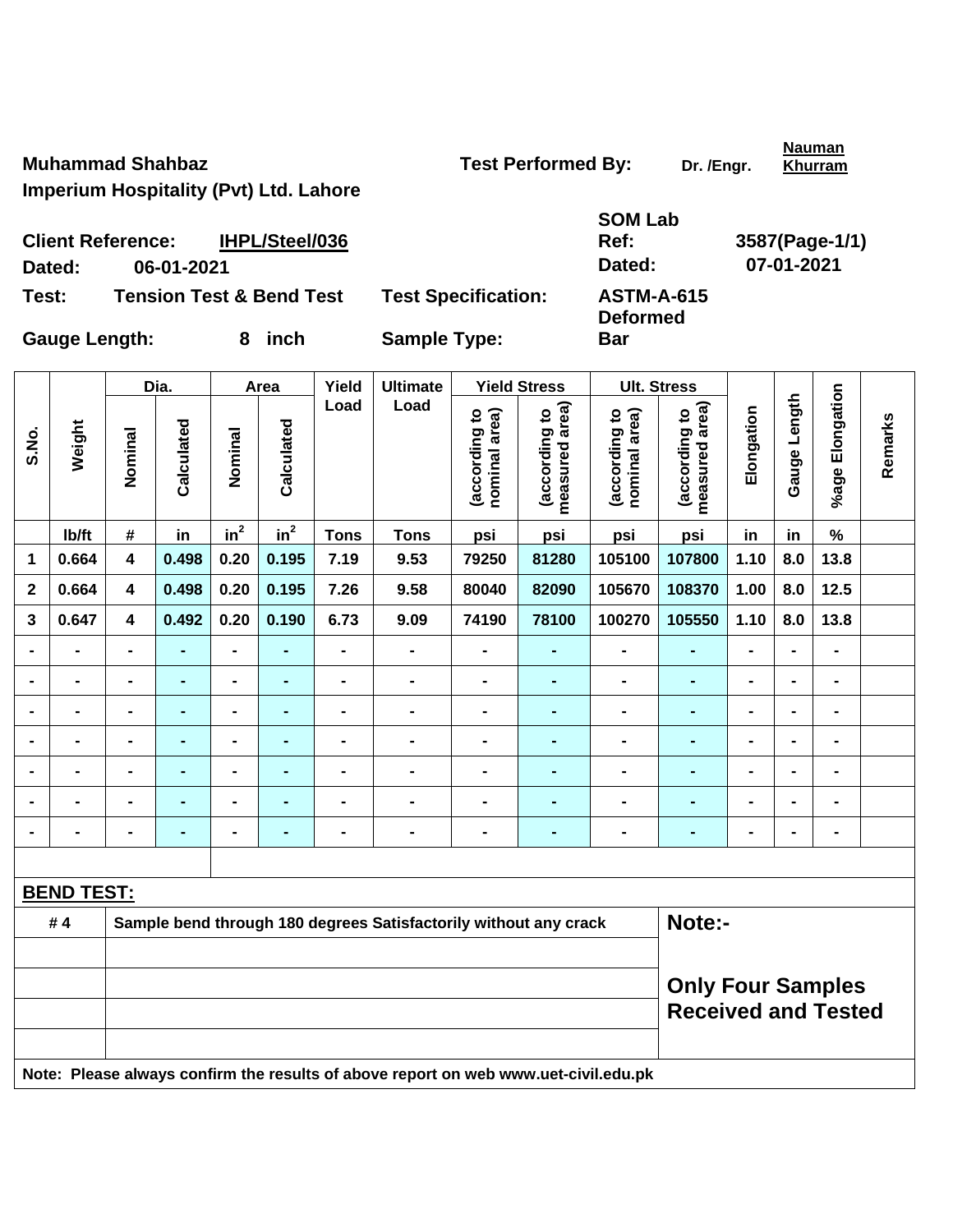**Nauman Khurram**

**Imperium Hospitality (Pvt) Ltd. Lahore** 

| SOM Lab |                |
|---------|----------------|
| Ref:    | 3588(Page-1/1) |
| Dated:  | 07-01-2021     |

**Deformed** 

**Bar** 

**Client Reference: IHPL/Steel/029 Dated: 01-01-2021 Dated: 07-01-2021 Test: Tension Test & Bend Test Test Specification: ASTM-A-615** 

|                |                   | Dia.<br>Area            |                |                | Yield          | <b>Ultimate</b> |                                                                                     | <b>Yield Stress</b>            | <b>Ult. Stress</b>              |                                |                                 |                |                              |                 |         |
|----------------|-------------------|-------------------------|----------------|----------------|----------------|-----------------|-------------------------------------------------------------------------------------|--------------------------------|---------------------------------|--------------------------------|---------------------------------|----------------|------------------------------|-----------------|---------|
| S.No.          | Weight            | Nominal                 | Calculated     | Nominal        | Calculated     | Load            | Load                                                                                | (according to<br>nominal area) | (according to<br>measured area) | nominal area)<br>(according to | (according to<br>measured area) | Elongation     | Gauge Length                 | %age Elongation | Remarks |
|                | lb/ft             | #                       | in             | $in^2$         | $in^2$         | <b>Tons</b>     | <b>Tons</b>                                                                         | psi                            | psi                             | psi                            | psi                             | in             | in                           | $\%$            |         |
| 1              | 0.656             | $\overline{\mathbf{4}}$ | 0.496          | 0.20           | 0.193          | 6.88            | 9.38                                                                                | 75880                          | 78630                           | 103420                         | 107170                          | 1.10           | 8.0                          | 13.8            |         |
| $\mathbf 2$    | 0.653             | $\overline{\mathbf{4}}$ | 0.494          | 0.20           | 0.192          | 7.10            | 9.55                                                                                | 78350                          | 81620                           | 105330                         | 109720                          | 1.00           | 8.0                          | 12.5            |         |
| 3              | 0.661             | 4                       | 0.497          | 0.20           | 0.194          | 6.98            | 9.63                                                                                | 77000                          | 79380                           | 106230                         | 109510                          | 1.00           | 8.0                          | $12.5$          |         |
|                | L,                | $\blacksquare$          | $\blacksquare$ | $\blacksquare$ | $\blacksquare$ | $\blacksquare$  | $\blacksquare$                                                                      | $\frac{1}{2}$                  | $\blacksquare$                  | $\qquad \qquad \blacksquare$   | $\blacksquare$                  | $\blacksquare$ | $\blacksquare$               | $\blacksquare$  |         |
|                | $\blacksquare$    | $\blacksquare$          | $\blacksquare$ | $\blacksquare$ | $\blacksquare$ | $\blacksquare$  | $\blacksquare$                                                                      | $\qquad \qquad \blacksquare$   | $\blacksquare$                  | $\qquad \qquad \blacksquare$   | $\blacksquare$                  | $\blacksquare$ | $\blacksquare$               | $\blacksquare$  |         |
|                | $\blacksquare$    |                         | $\blacksquare$ | $\blacksquare$ | $\blacksquare$ | $\blacksquare$  | $\blacksquare$                                                                      | $\blacksquare$                 | $\blacksquare$                  | $\blacksquare$                 | ÷,                              | $\blacksquare$ | $\blacksquare$               | $\blacksquare$  |         |
|                |                   |                         | $\blacksquare$ | $\blacksquare$ |                | $\blacksquare$  | $\blacksquare$                                                                      | $\blacksquare$                 | $\blacksquare$                  | $\blacksquare$                 | $\blacksquare$                  | $\blacksquare$ | $\blacksquare$               | $\blacksquare$  |         |
|                | $\blacksquare$    |                         | $\blacksquare$ | $\blacksquare$ | $\blacksquare$ | $\blacksquare$  | $\blacksquare$                                                                      | $\blacksquare$                 |                                 | $\blacksquare$                 |                                 | $\blacksquare$ | $\blacksquare$               | $\blacksquare$  |         |
|                | $\blacksquare$    |                         | $\blacksquare$ | $\blacksquare$ | $\blacksquare$ | $\blacksquare$  | $\blacksquare$                                                                      | $\blacksquare$                 | $\blacksquare$                  | $\blacksquare$                 | $\blacksquare$                  | $\blacksquare$ | $\blacksquare$               | $\blacksquare$  |         |
| $\blacksquare$ | $\blacksquare$    | $\blacksquare$          | $\blacksquare$ | $\blacksquare$ | $\blacksquare$ | $\blacksquare$  | $\blacksquare$                                                                      | $\blacksquare$                 | $\blacksquare$                  | $\blacksquare$                 | $\blacksquare$                  | $\blacksquare$ | $\qquad \qquad \blacksquare$ | $\blacksquare$  |         |
|                |                   |                         |                |                |                |                 |                                                                                     |                                |                                 |                                |                                 |                |                              |                 |         |
|                | <b>BEND TEST:</b> |                         |                |                |                |                 |                                                                                     |                                |                                 |                                |                                 |                |                              |                 |         |
|                | #4                |                         |                |                |                |                 | Sample bend through 180 degrees Satisfactorily without any crack                    |                                |                                 |                                | Note:-                          |                |                              |                 |         |
|                |                   |                         |                |                |                |                 |                                                                                     |                                |                                 |                                |                                 |                |                              |                 |         |
|                |                   |                         |                |                |                |                 | <b>Only Four Samples</b><br><b>Received and Tested</b>                              |                                |                                 |                                |                                 |                |                              |                 |         |
|                |                   |                         |                |                |                |                 | Note: Please always confirm the results of above report on web www.uet-civil.edu.pk |                                |                                 |                                |                                 |                |                              |                 |         |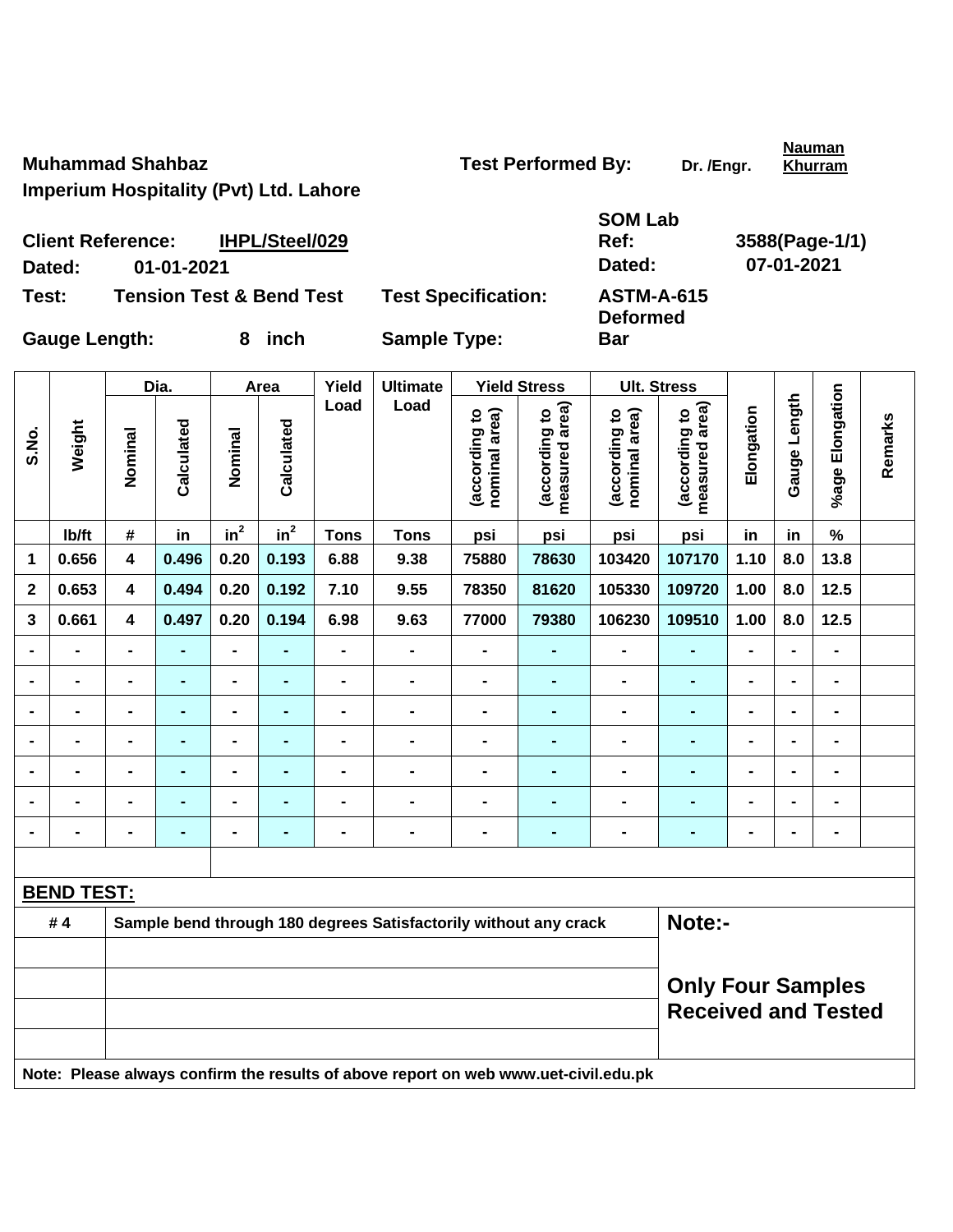**Nauman Khurram**

**Imperium Hospitality (Pvt) Ltd. Lahore** 

| <b>SOM Lab</b>      |               |
|---------------------|---------------|
| Ref:                | 3589Page-1/1) |
| Dated:              | 07-01-2021    |
| A OTMA A <i>cae</i> |               |

**Deformed** 

**Bar** 

**Client Reference: IHPL/Steel/033** Dated: 06-01-2021 **Test: Tension Test & Bend Test Test Specification: ASTM-A-615** 

|                |                   | Dia.<br>Area            |                |                              | Yield          | <b>Ultimate</b> |                                                                                     | <b>Yield Stress</b>            | <b>Ult. Stress</b>              |                                |                                 |                |                              |                 |         |
|----------------|-------------------|-------------------------|----------------|------------------------------|----------------|-----------------|-------------------------------------------------------------------------------------|--------------------------------|---------------------------------|--------------------------------|---------------------------------|----------------|------------------------------|-----------------|---------|
| S.No.          | Weight            | Nominal                 | Calculated     | Nominal                      | Calculated     | Load            | Load                                                                                | (according to<br>nominal area) | (according to<br>measured area) | nominal area)<br>(according to | (according to<br>measured area) | Elongation     | Gauge Length                 | %age Elongation | Remarks |
|                | lb/ft             | #                       | in             | $in^2$                       | $in^2$         | <b>Tons</b>     | <b>Tons</b>                                                                         | psi                            | psi                             | psi                            | psi                             | in             | in                           | $\%$            |         |
| 1              | 0.660             | $\overline{\mathbf{4}}$ | 0.497          | 0.20                         | 0.194          | 6.98            | 9.48                                                                                | 77000                          | 79380                           | 104540                         | 107770                          | 1.10           | 8.0                          | 13.8            |         |
| $\mathbf 2$    | 0.655             | $\overline{\mathbf{4}}$ | 0.494          | 0.20                         | 0.192          | 6.85            | 9.48                                                                                | 75540                          | 78690                           | 104540                         | 108900                          | 1.10           | 8.0                          | 13.8            |         |
| 3              | 0.667             | 4                       | 0.500          | 0.20                         | 0.196          | 7.80            | 10.09                                                                               | 85990                          | 87750                           | 111290                         | 113560                          | 1.00           | 8.0                          | $12.5$          |         |
|                | L,                | $\blacksquare$          | $\blacksquare$ | $\qquad \qquad \blacksquare$ | $\blacksquare$ | $\blacksquare$  | $\blacksquare$                                                                      | $\frac{1}{2}$                  | $\blacksquare$                  | $\qquad \qquad \blacksquare$   | $\blacksquare$                  | $\blacksquare$ | $\blacksquare$               | $\blacksquare$  |         |
|                | $\blacksquare$    | $\blacksquare$          | $\blacksquare$ | $\blacksquare$               | $\blacksquare$ | $\blacksquare$  | $\blacksquare$                                                                      | $\qquad \qquad \blacksquare$   | $\blacksquare$                  | $\qquad \qquad \blacksquare$   | $\blacksquare$                  | $\blacksquare$ | $\blacksquare$               | $\blacksquare$  |         |
|                | $\blacksquare$    |                         | $\blacksquare$ | $\blacksquare$               | $\blacksquare$ | $\blacksquare$  | $\blacksquare$                                                                      | $\blacksquare$                 | $\blacksquare$                  | $\blacksquare$                 | $\blacksquare$                  | $\blacksquare$ | $\blacksquare$               | $\blacksquare$  |         |
|                |                   |                         | $\blacksquare$ | $\blacksquare$               |                | $\blacksquare$  | $\blacksquare$                                                                      | $\blacksquare$                 | $\blacksquare$                  | $\blacksquare$                 | $\blacksquare$                  | $\blacksquare$ | $\blacksquare$               | $\blacksquare$  |         |
|                | $\blacksquare$    |                         | $\blacksquare$ | $\blacksquare$               | $\blacksquare$ | $\blacksquare$  | $\blacksquare$                                                                      | $\blacksquare$                 |                                 | -                              |                                 | $\blacksquare$ | $\blacksquare$               | $\blacksquare$  |         |
|                | $\blacksquare$    |                         | $\blacksquare$ | $\blacksquare$               | $\blacksquare$ | $\blacksquare$  | $\blacksquare$                                                                      | $\blacksquare$                 | $\blacksquare$                  | $\blacksquare$                 | -                               | $\blacksquare$ | $\blacksquare$               | $\blacksquare$  |         |
| $\blacksquare$ | $\blacksquare$    | $\blacksquare$          | $\blacksquare$ | $\blacksquare$               | $\blacksquare$ | $\blacksquare$  | $\blacksquare$                                                                      | $\blacksquare$                 | $\blacksquare$                  | $\blacksquare$                 | $\blacksquare$                  | $\blacksquare$ | $\qquad \qquad \blacksquare$ | $\blacksquare$  |         |
|                |                   |                         |                |                              |                |                 |                                                                                     |                                |                                 |                                |                                 |                |                              |                 |         |
|                | <b>BEND TEST:</b> |                         |                |                              |                |                 |                                                                                     |                                |                                 |                                |                                 |                |                              |                 |         |
|                | #4                |                         |                |                              |                |                 | Sample bend through 180 degrees Satisfactorily without any crack                    |                                |                                 |                                | Note:-                          |                |                              |                 |         |
|                |                   |                         |                |                              |                |                 |                                                                                     |                                |                                 |                                |                                 |                |                              |                 |         |
|                |                   |                         |                |                              |                |                 | <b>Only Four Samples</b><br><b>Received and Tested</b>                              |                                |                                 |                                |                                 |                |                              |                 |         |
|                |                   |                         |                |                              |                |                 | Note: Please always confirm the results of above report on web www.uet-civil.edu.pk |                                |                                 |                                |                                 |                |                              |                 |         |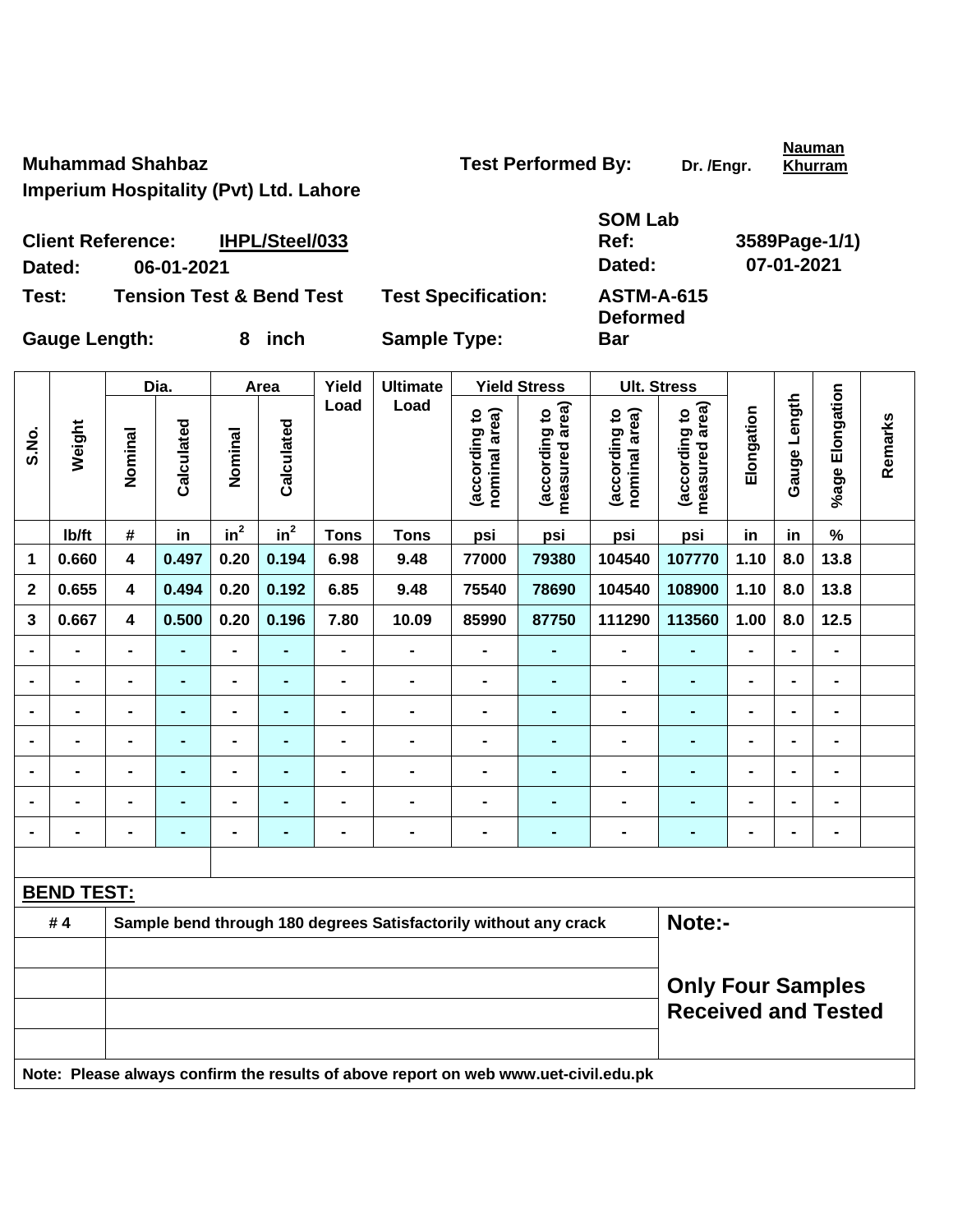**Nauman Khurram**

**Imperium Hospitality (Pvt) Ltd. Lahore** 

| <b>SOM Lab</b> |               |
|----------------|---------------|
| <b>Ref:</b>    | 3590Page-1/1) |
| Dated:         | 07-01-2021    |
| A QTM_A_G45    |               |

**Client Reference: IHPL/Steel/034 Dated: 04-01-2021 Dated: 07-01-2021 Test:** Tension Test & Bend Test Test Specification:

| Daltu.            |  |
|-------------------|--|
| <b>ASTM-A-615</b> |  |
| <b>Deformed</b>   |  |
| Bar               |  |

|             |                          |                | Dia.           |                | Area            | Yield                    | <b>Ultimate</b>                                                                     |                                | <b>Yield Stress</b>             |                                | <b>Ult. Stress</b>                                     |                |                |                 |         |
|-------------|--------------------------|----------------|----------------|----------------|-----------------|--------------------------|-------------------------------------------------------------------------------------|--------------------------------|---------------------------------|--------------------------------|--------------------------------------------------------|----------------|----------------|-----------------|---------|
| S.No.       | Weight                   | Nominal        | Calculated     | Nominal        | Calculated      | Load                     | Load                                                                                | (according to<br>nominal area) | (according to<br>measured area) | nominal area)<br>(according to | measured area)<br>(according to                        | Elongation     | Gauge Length   | %age Elongation | Remarks |
|             | Ib/ft                    | $\pmb{\#}$     | in             | $in^2$         | $\mathsf{in}^2$ | <b>Tons</b>              | <b>Tons</b>                                                                         | psi                            | psi                             | psi                            | psi                                                    | in             | in             | $\%$            |         |
| 1           | 2.636                    | 8              | 0.993          | 0.79           | 0.775           | 23.31                    | 35.12                                                                               | 65090                          | 66350                           | 98040                          | 99940                                                  | 1.50           | 8.0            | 18.8            |         |
| $\mathbf 2$ | 2.623                    | 8              | 0.991          | 0.79           | 0.771           | 23.09                    | 34.86                                                                               | 64460                          | 66050                           | 97330                          | 99730                                                  | 1.40           | 8.0            | 17.5            |         |
| 3           | 2.644                    | 8              | 0.995          | 0.79           | 0.777           | 23.24                    | 34.81                                                                               | 64890                          | 65970                           | 97190                          | 98810                                                  | 1.50           | 8.0            | 18.8            |         |
|             | $\overline{\phantom{0}}$ | $\blacksquare$ | L.             | $\blacksquare$ | ÷,              | $\blacksquare$           | $\overline{\phantom{0}}$                                                            | $\qquad \qquad \blacksquare$   | ۰                               | $\blacksquare$                 | $\blacksquare$                                         | $\blacksquare$ | $\blacksquare$ | $\blacksquare$  |         |
|             | $\blacksquare$           | $\blacksquare$ | ÷,             | $\blacksquare$ | ÷,              | $\overline{\phantom{0}}$ | $\blacksquare$                                                                      | $\blacksquare$                 | $\blacksquare$                  | $\blacksquare$                 | $\blacksquare$                                         | $\overline{a}$ |                | $\overline{a}$  |         |
|             | $\blacksquare$           | $\blacksquare$ | $\blacksquare$ | $\blacksquare$ | $\blacksquare$  | $\blacksquare$           | $\blacksquare$                                                                      | $\blacksquare$                 | $\blacksquare$                  | $\blacksquare$                 | ä,                                                     | $\overline{a}$ |                | $\blacksquare$  |         |
|             | $\blacksquare$           |                | $\blacksquare$ | $\blacksquare$ |                 | -                        | $\blacksquare$                                                                      | $\blacksquare$                 | ä,                              | $\blacksquare$                 | $\blacksquare$                                         |                |                | $\blacksquare$  |         |
|             | Ξ.                       | $\blacksquare$ | $\blacksquare$ | $\blacksquare$ | ٠               | $\blacksquare$           | $\blacksquare$                                                                      | $\blacksquare$                 | -                               | $\blacksquare$                 | ۰                                                      | $\blacksquare$ | $\blacksquare$ | -               |         |
|             | $\blacksquare$           | $\blacksquare$ | $\blacksquare$ | $\blacksquare$ | $\blacksquare$  | $\blacksquare$           | $\blacksquare$                                                                      | $\blacksquare$                 | -                               | $\blacksquare$                 | ۰                                                      | $\blacksquare$ |                | -               |         |
|             | $\blacksquare$           | $\blacksquare$ | $\blacksquare$ | $\blacksquare$ | ۰               | $\blacksquare$           | $\blacksquare$                                                                      | $\blacksquare$                 | ۰                               | $\blacksquare$                 | $\blacksquare$                                         | $\blacksquare$ | $\blacksquare$ | $\blacksquare$  |         |
|             |                          |                |                |                |                 |                          |                                                                                     |                                |                                 |                                |                                                        |                |                |                 |         |
|             | <b>BEND TEST:</b>        |                |                |                |                 |                          |                                                                                     |                                |                                 |                                |                                                        |                |                |                 |         |
|             | # 8                      |                |                |                |                 |                          | Sample bend through 180 degrees Satisfactorily without any crack                    |                                |                                 |                                | Note:-                                                 |                |                |                 |         |
|             |                          |                |                |                |                 |                          |                                                                                     |                                |                                 |                                | <b>Only Four Samples</b><br><b>Received and Tested</b> |                |                |                 |         |
|             |                          |                |                |                |                 |                          | Note: Please always confirm the results of above report on web www.uet-civil.edu.pk |                                |                                 |                                |                                                        |                |                |                 |         |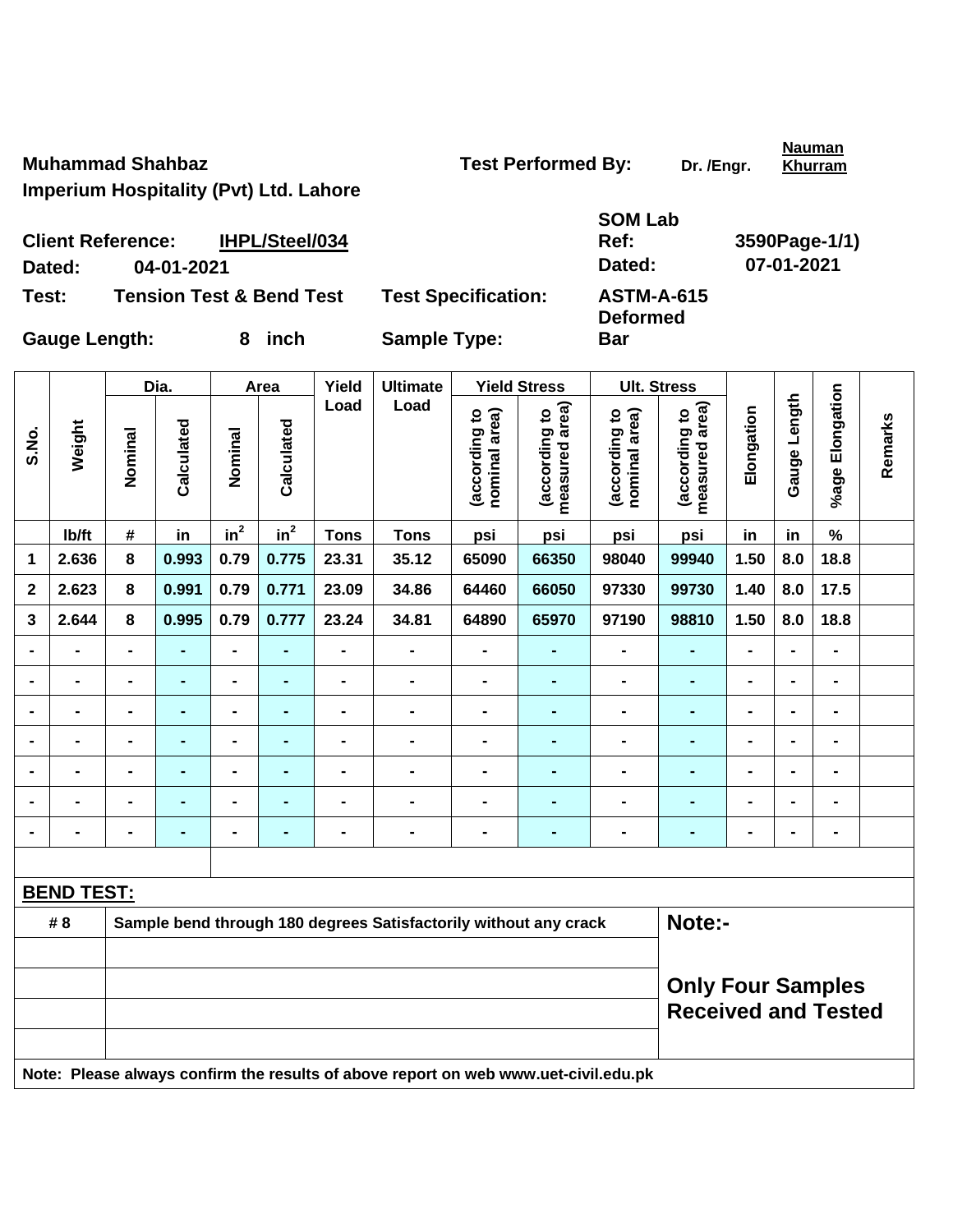**Nauman Khurram**

**Imperium Hospitality (Pvt) Ltd. Lahore** 

| <b>SOM Lab</b> |               |
|----------------|---------------|
| Ref:           | 3590Page-1/1) |
| Dated:         | 07-01-2021    |
| ACTM A C4E     |               |

**Deformed** 

**Bar** 

**Client Reference: IHPL/Steel/028 Dated: 0101-2021 Dated: 07-01-2021 Test: Tension Test & Bend Test Test Specification: ASTM-A-615** 

Gauge Length: 8 inch Sample Type:

 $\mathbf{r}$ 

|                |                   |                                                        | Dia.           |                 | Area           | Yield          | <b>Ultimate</b>                                                                     |                                | <b>Yield Stress</b>             |                                | <b>Ult. Stress</b>              |                |                |                              |         |
|----------------|-------------------|--------------------------------------------------------|----------------|-----------------|----------------|----------------|-------------------------------------------------------------------------------------|--------------------------------|---------------------------------|--------------------------------|---------------------------------|----------------|----------------|------------------------------|---------|
| S.No.          | Weight            | Nominal                                                | Calculated     | Nominal         | Calculated     | Load           | Load                                                                                | (according to<br>nominal area) | (according to<br>measured area) | nominal area)<br>(according to | measured area)<br>(according to | Elongation     | Gauge Length   | %age Elongation              | Remarks |
|                | Ib/ft             | $\#$                                                   | in             | in <sup>2</sup> | $in^2$         | <b>Tons</b>    | <b>Tons</b>                                                                         | psi                            | psi                             | psi                            | psi                             | in             | in             | $\%$                         |         |
| $\mathbf{1}$   | 1.481             | 6                                                      | 0.744          | 0.44            | 0.435          | 14.27          | 19.27                                                                               | 71540                          | 72360                           | 96570                          | 97680                           | 1.60           | 8.0            | 20.0                         |         |
| $\mathbf{2}$   | 1.479             | 6                                                      | 0.744          | 0.44            | 0.435          | 14.42          | 19.62                                                                               | 72300                          | 73130                           | 98360                          | 99490                           | 1.50           | 8.0            | 18.8                         |         |
| 3              | 1.489             | $6\phantom{1}$                                         | 0.747          | 0.44            | 0.438          | 14.58          | 19.83                                                                               | 73070                          | 73400                           | 99380                          | 99830                           | 1.40           | 8.0            | 17.5                         |         |
| $\blacksquare$ | $\blacksquare$    | $\blacksquare$                                         | $\blacksquare$ | $\blacksquare$  | ٠              | $\blacksquare$ | $\qquad \qquad \blacksquare$                                                        | $\qquad \qquad \blacksquare$   | $\blacksquare$                  | $\blacksquare$                 | $\blacksquare$                  | $\blacksquare$ | $\blacksquare$ | $\blacksquare$               |         |
| $\blacksquare$ | $\blacksquare$    | -                                                      | $\blacksquare$ | $\blacksquare$  | $\blacksquare$ | $\blacksquare$ | $\blacksquare$                                                                      | $\blacksquare$                 | $\blacksquare$                  | $\qquad \qquad \blacksquare$   | $\blacksquare$                  | $\blacksquare$ | $\blacksquare$ | $\qquad \qquad \blacksquare$ |         |
| $\blacksquare$ | $\blacksquare$    | $\blacksquare$                                         | $\blacksquare$ | $\blacksquare$  | ٠              | $\blacksquare$ | $\blacksquare$                                                                      | $\blacksquare$                 | $\blacksquare$                  | $\blacksquare$                 | $\blacksquare$                  | $\blacksquare$ | $\blacksquare$ | $\qquad \qquad \blacksquare$ |         |
|                |                   | $\blacksquare$                                         | $\blacksquare$ | $\blacksquare$  | ٠              |                | $\blacksquare$                                                                      | $\blacksquare$                 | $\blacksquare$                  | $\blacksquare$                 | $\blacksquare$                  | $\blacksquare$ | $\blacksquare$ | $\blacksquare$               |         |
|                |                   |                                                        | $\blacksquare$ | $\blacksquare$  |                |                | -                                                                                   | $\blacksquare$                 |                                 | -                              | $\blacksquare$                  |                | $\blacksquare$ |                              |         |
|                | $\blacksquare$    |                                                        |                | $\blacksquare$  |                |                | -                                                                                   | $\blacksquare$                 |                                 | $\blacksquare$                 | ٠                               | $\blacksquare$ | -              | $\blacksquare$               |         |
| $\blacksquare$ |                   | -                                                      | $\blacksquare$ | $\blacksquare$  | $\blacksquare$ | $\blacksquare$ | -                                                                                   | $\blacksquare$                 | -                               | $\blacksquare$                 | $\blacksquare$                  | $\blacksquare$ | $\blacksquare$ | $\blacksquare$               |         |
|                |                   |                                                        |                |                 |                |                |                                                                                     |                                |                                 |                                |                                 |                |                |                              |         |
|                | <b>BEND TEST:</b> |                                                        |                |                 |                |                |                                                                                     |                                |                                 |                                |                                 |                |                |                              |         |
|                | # 6               |                                                        |                |                 |                |                | Sample bend through 180 degrees Satisfactorily without any crack                    |                                |                                 |                                | Note:-                          |                |                |                              |         |
|                |                   |                                                        |                |                 |                |                |                                                                                     |                                |                                 |                                |                                 |                |                |                              |         |
|                |                   | <b>Only Four Samples</b><br><b>Received and Tested</b> |                |                 |                |                |                                                                                     |                                |                                 |                                |                                 |                |                |                              |         |
|                |                   |                                                        |                |                 |                |                | Note: Please always confirm the results of above report on web www.uet-civil.edu.pk |                                |                                 |                                |                                 |                |                |                              |         |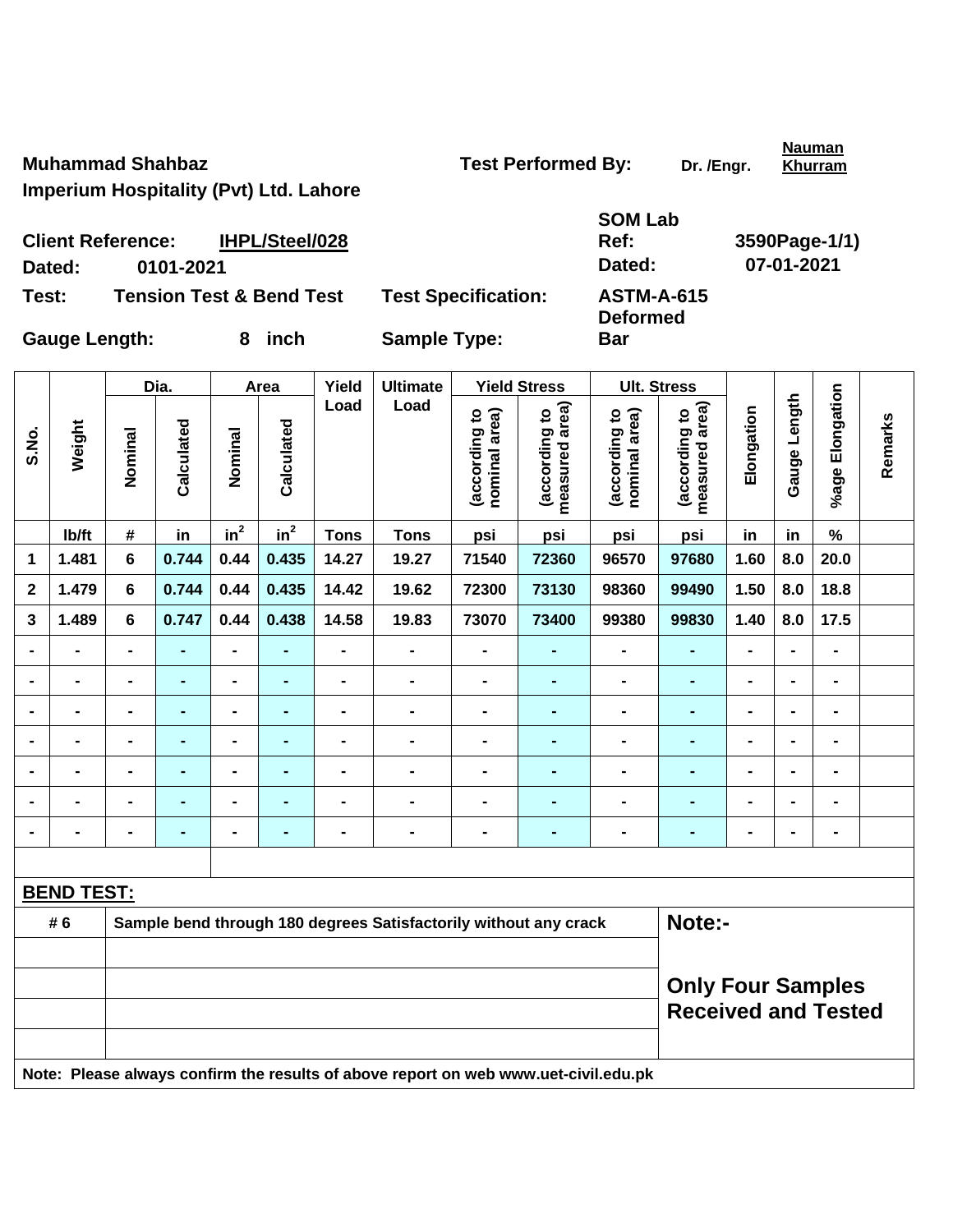**Nauman Khurram**

**Imperium Hospitality (Pvt) Ltd. Lahore** 

|     | <b>SOM Lab</b> |               |
|-----|----------------|---------------|
|     | Ref:           | 3593Page-1/1) |
|     | Dated:         | 07-01-2021    |
| nn. | ACTM A C15     |               |

**Deformed** 

**Bar** 

**Client Reference: IHPL/Steel/031 Dated: 06-01-2021 Dated: 07-01-2021** 

**Test: Tension Test & Bend Test Test Specification: ASTM-A-615** 

|                |                   |                                                        | Dia.           |                              | Area           | Yield          | <b>Ultimate</b>                                                                     |                                | <b>Yield Stress</b>             |                                | <b>Ult. Stress</b>              |                |                |                 |         |
|----------------|-------------------|--------------------------------------------------------|----------------|------------------------------|----------------|----------------|-------------------------------------------------------------------------------------|--------------------------------|---------------------------------|--------------------------------|---------------------------------|----------------|----------------|-----------------|---------|
| S.No.          | Weight            | Nominal                                                | Calculated     | Nominal                      | Calculated     | Load           | Load                                                                                | (according to<br>nominal area) | measured area)<br>(according to | nominal area)<br>(according to | (according to<br>measured area) | Elongation     | Gauge Length   | %age Elongation | Remarks |
|                | lb/ft             | $\#$                                                   | in             | $in^2$                       | $in^2$         | <b>Tons</b>    | <b>Tons</b>                                                                         | psi                            | psi                             | psi                            | psi                             | in             | in             | %               |         |
| 1              | 1.469             | 6                                                      | 0.742          | 0.44                         | 0.432          | 14.24          | 19.42                                                                               | 71380                          | 72700                           | 97340                          | 99140                           | 1.50           | 8.0            | 18.8            |         |
| $\mathbf{2}$   | 1.469             | 6                                                      | 0.742          | 0.44                         | 0.432          | 14.48          | 19.62                                                                               | 72560                          | 73900                           | 98360                          | 100180                          | 1.40           | 8.0            | 17.5            |         |
| 3              | 1.465             | 6                                                      | 0.741          | 0.44                         | 0.431          | 14.58          | 19.67                                                                               | 73070                          | 74590                           | 98610                          | 100670                          | 1.40           | 8.0            | 17.5            |         |
|                | $\blacksquare$    | $\blacksquare$                                         | $\blacksquare$ | $\blacksquare$               | $\blacksquare$ | $\blacksquare$ | $\blacksquare$                                                                      | $\blacksquare$                 | $\blacksquare$                  | $\qquad \qquad \blacksquare$   | $\blacksquare$                  | $\blacksquare$ | $\blacksquare$ | $\blacksquare$  |         |
|                |                   |                                                        |                | $\blacksquare$               |                |                | -                                                                                   | $\blacksquare$                 |                                 | -                              |                                 | -              | $\blacksquare$ | $\blacksquare$  |         |
|                |                   |                                                        | $\blacksquare$ | $\qquad \qquad \blacksquare$ | $\blacksquare$ | $\blacksquare$ | $\blacksquare$                                                                      | $\blacksquare$                 | $\blacksquare$                  | $\blacksquare$                 | ÷                               | $\blacksquare$ | $\blacksquare$ | $\blacksquare$  |         |
| $\blacksquare$ | $\blacksquare$    | $\blacksquare$                                         | $\blacksquare$ | $\blacksquare$               | $\blacksquare$ | $\blacksquare$ | $\qquad \qquad \blacksquare$                                                        | $\blacksquare$                 | $\blacksquare$                  | $\blacksquare$                 | $\blacksquare$                  | $\blacksquare$ | $\blacksquare$ | $\blacksquare$  |         |
|                | $\blacksquare$    | $\blacksquare$                                         | $\blacksquare$ | $\qquad \qquad \blacksquare$ | ٠              | $\blacksquare$ | $\blacksquare$                                                                      | $\blacksquare$                 | $\blacksquare$                  | $\blacksquare$                 | $\blacksquare$                  | $\blacksquare$ | $\blacksquare$ | $\blacksquare$  |         |
|                |                   | $\blacksquare$                                         | $\blacksquare$ | $\blacksquare$               | $\blacksquare$ |                | $\blacksquare$                                                                      | $\blacksquare$                 | $\blacksquare$                  | $\blacksquare$                 | -                               | -              | $\blacksquare$ | $\blacksquare$  |         |
|                |                   | $\blacksquare$                                         | $\blacksquare$ | $\blacksquare$               | $\blacksquare$ | $\blacksquare$ | -                                                                                   | $\blacksquare$                 | $\blacksquare$                  | -                              | $\blacksquare$                  | $\blacksquare$ | $\blacksquare$ | $\blacksquare$  |         |
|                |                   |                                                        |                |                              |                |                |                                                                                     |                                |                                 |                                |                                 |                |                |                 |         |
|                | <b>BEND TEST:</b> |                                                        |                |                              |                |                |                                                                                     |                                |                                 |                                |                                 |                |                |                 |         |
|                | # 6               |                                                        |                |                              |                |                | Sample bend through 180 degrees Satisfactorily without any crack                    |                                |                                 |                                | Note:-                          |                |                |                 |         |
|                |                   |                                                        |                |                              |                |                |                                                                                     |                                |                                 |                                |                                 |                |                |                 |         |
|                |                   | <b>Only Four Samples</b><br><b>Received and Tested</b> |                |                              |                |                |                                                                                     |                                |                                 |                                |                                 |                |                |                 |         |
|                |                   |                                                        |                |                              |                |                | Note: Please always confirm the results of above report on web www.uet-civil.edu.pk |                                |                                 |                                |                                 |                |                |                 |         |